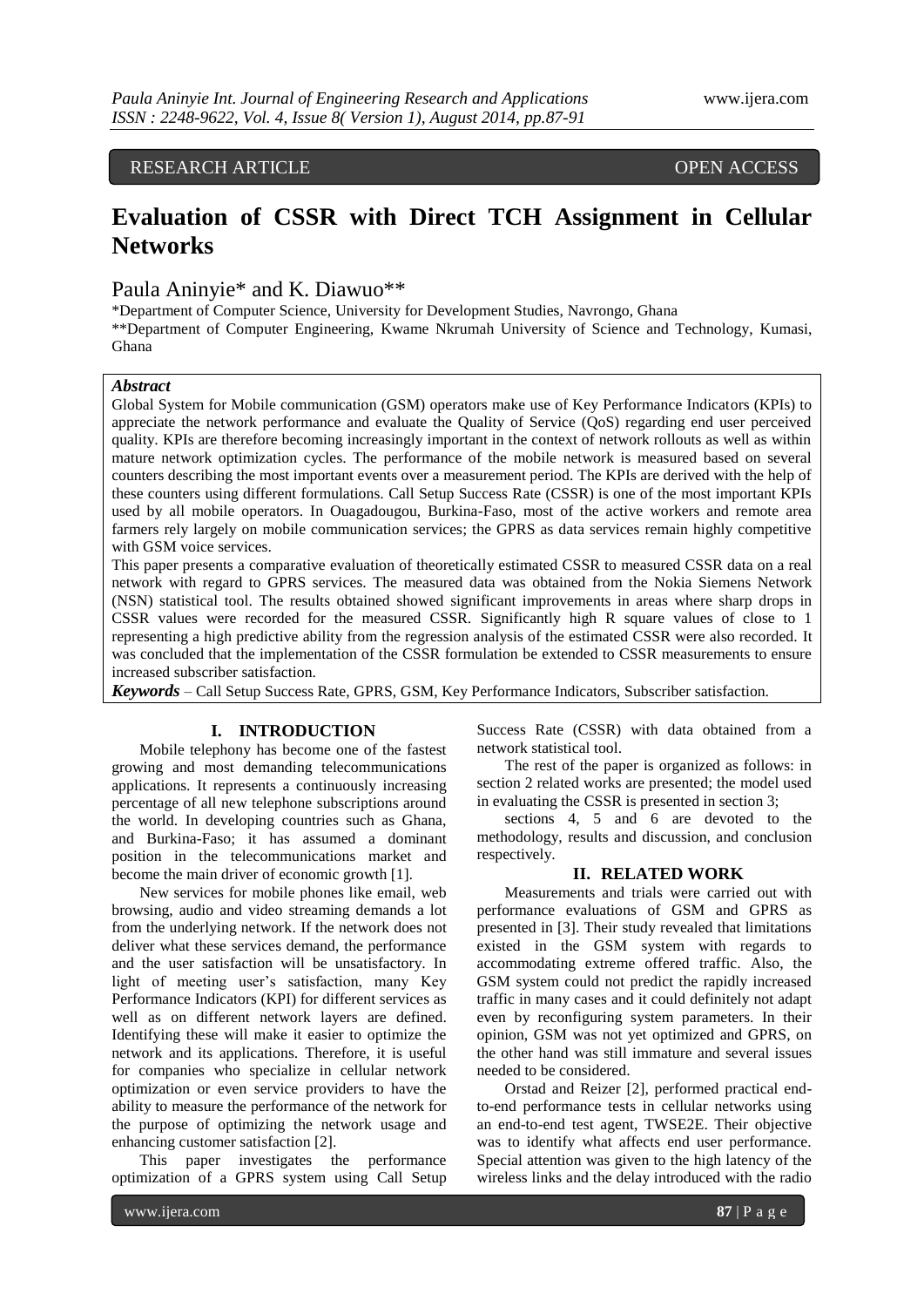access bearer establishment. They concluded that the 3G cellular network Universal Mobile Telecommunications System (UMTS) outperformed Enhanced Data rates for GPRS Evolution (EDGE) with respect to commonly used services like HTTP/WEB and File Transfer Protocol (FTP). It was also discovered that while Transmission Control Protocol (TCP) throughput was good when transferring large files over FTP, the latency of the wireless link made the HTTP performance bad compared to potential TCP throughput.

Adolfsson [4], by simulation identified possible problems when running TCP in a GPRS environment. Some of these problems he noted were mostly caused by the Temporary Block Flows (TBF) which are setup between the Mobile Station (MS) and the Base Station Controller (BSC) whenever data should be sent. The buffers and the slow link between mobile station and base station may cause other problems which are not fatal but may decrease TCP performance or make TCP less able to respond to loss of data. TCP features that are especially important for good performance were also identified. These features he noted mostly dealt with fast recovery from data loss and how to avoid data loss because of small buffers in the GPRS system. He further suggested some improvements to TCP performance such as responding to medium access requests from the MS quickly, using Explicit Congestion Notification (ECN) to avoid unnecessary drops from the Packet Control Unit (PCU) or Serving GPRS Support Node (SGSN) queue, implementing new standards for delayed TBF release which would improve connection setup and maybe improve the acknowledgement clustering situation.

In [5], an approximation method is used for evaluating the GPRS performance of single-slot service in the variable radio resource. Voice services are independent of GPRS and because GPRS is mainly designed to transmit intermittent and burst data, the service time of GPRS is rather smaller than that of voice services. As an approximation, the decomposition technique was used to analyze the GPRS performance. The essence of this technique was to use the voice services probability distribution to describe the interaction of voice services to GPRS. Thus, the GPRS performance in the dynamically variable resource was obtained by combining this distribution with the performance in a fixed resource. By the comparison of numerical results and simulated results, it was shown that the method could be used for evaluating GPRS performance when the average service time of circuit switched services is much longer than that of GPRS. The simulations showed that the interruption probability of GPRS calls due to releasing its channel to the demand of circuit switched services depended on the average message size more strongly than on the traffic load. The multi-

slot services caused higher blocking probability and longer delay to the network than the single-slot service. These effects they observed could be reduced by implementing a GPRS resource allocation scheme with flexible multi-slot services. In this scheme, when the available network resource cannot provide a call with its required transmission rate, the network negotiates with the user (GPRS call or circuit switched service) and agrees on a transmission rate which the network can provide.

Meanwhile, Kollár [6] gave a definition of a real Call Setup Success Rate (CSSR) and the possibility of its implementation using current GSM technologies. It was concluded that more complex formulation which utilized the Immediate Assignment Success rate, Traffic Channel (TCH) Assignment Success Rate and Standalone Dedicated Control Channel (SDCCH) Success rate must be used for measuring CSSR. He further stated that this formulation was the best approach despite a higher effort on the processor part of the equipment where the CSSR is to be calculated. He noted that the formulation did not cover the case when the Direct TCH Assignment feature is enabled.

### **III. MODEL**

A. Call Setup Success Rate (CSSR)  
\nThis measures successful TCH assignments of  
\ntotal number of TCH assignment attempts:  
\nCSSR = (1 - SDCCH\_Congestion\_Rate) \*  
\nTCH\_Assignment\_Success\_Rate (1)  
\nCSSR = 
$$
\left(1 - \frac{SDCCH_{Overflows}}{SDCCH_{Call_{\text{lattempts}}}}\right) * (1 - TCH_{Congestio n_{Rate}}) * (1 - TCH_Assignment_failureRate) * (2)
$$

Therefore, (1):  $CSSR = (1 - SDCCH\_Congestion\_Rate) *$ TCH\_Assignment\_Success\_Rate can also be written as;

$$
CSSR = \frac{NumTCHASSig}{NumCH\_RegSpec\ h}
$$
 (3)

where *NumTCHAssig* represents the number of successfully assigned TCH (number of *ASSIGNMENT Complete* messages) and *NumCH\_ReqSpeech* represents the number of *CHANNEL REQUEST* messages but related only to request for a mobile originated (MO) or mobile terminated (MT) call. The other procedures, which can be completed with an SDCCH like SMS – MT, SMS – MO, location updating etc. are not counted because they do not represent the request for the speech call. The practical implementation of (3) is problematic because up to now it is not possible to distinguish between the requests for the speech call and other calls [6].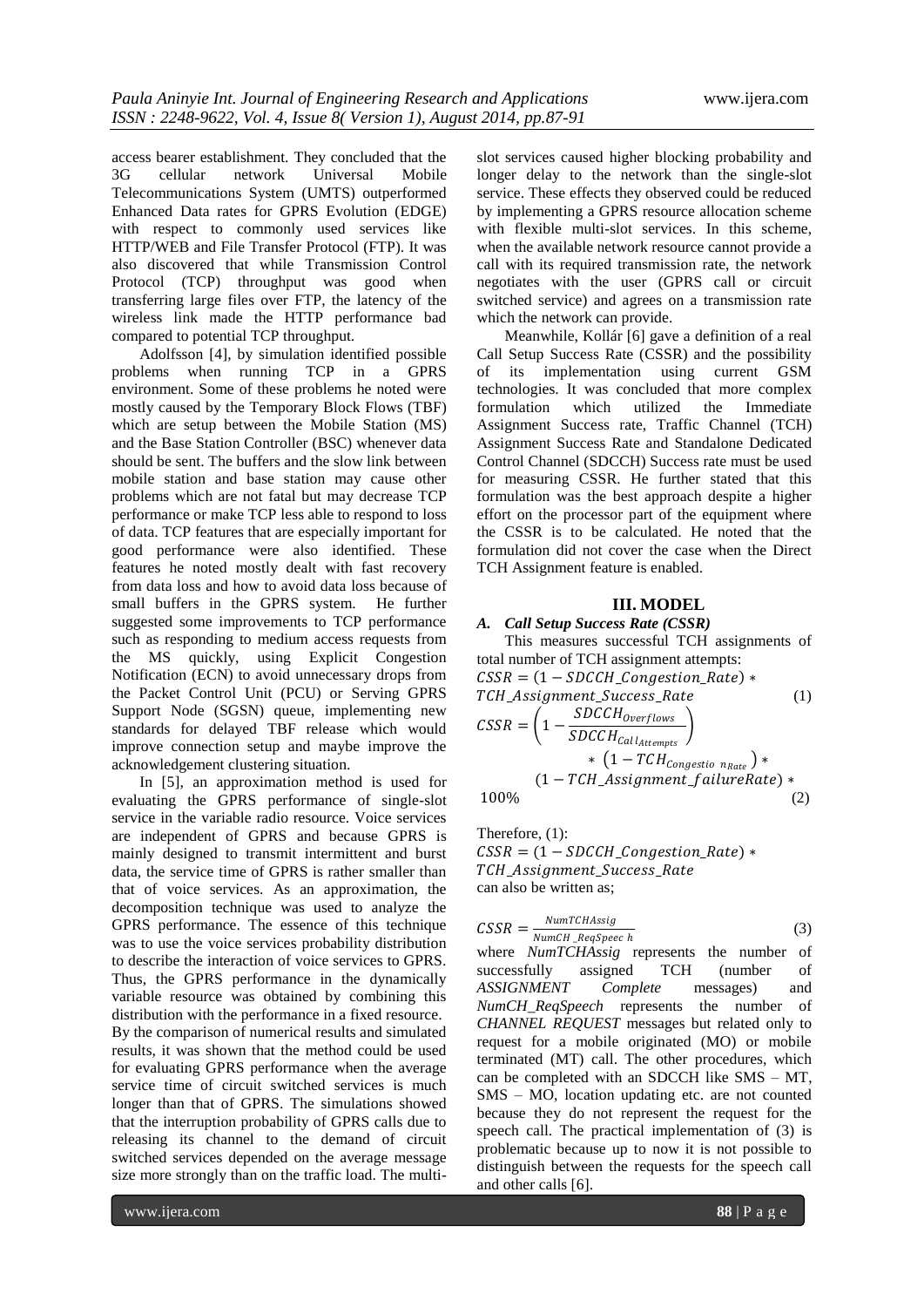One possibility of solving this problem is using the simplified formula given in equation 4:

$$
CSSR^* = \frac{NumTCHAssign}{NumCH\,\,} \tag{4}
$$

where *NumCH* Req represents total number of *CHANNEL REQUEST* messages and *NumTCHAssig*  represents the number of TCH assignments (number of *ASSIGNMENT Complete* messages). Given that:

 $NumCH\_Req = NumCH\_RegSpech +$ NumCH\_ReqNonSpeech (5) where *NumCH\_ReqNonSpeech* is the number of *CHANNEL REQUEST* messages not used for MT or MO speech call. Then (4) can be modified to give equation 6:

$$
CSSR^* = \frac{NumTCHAssign}{NumCH\_RegSpec\ h + NumCH\_RegNonSpec\ h} \tag{6}
$$

Under the condition that  $\frac{NumCH\_ReqNonSpec h}{NumCH\_RegSpec h} \leq 20\%$ (6) can be modified using binomial series as follows:  $\text{CSSR}^* \approx \frac{NumTCHAssign}{N G M R G}$ NumCH\_ReqSpeec h  $\left(1-\frac{NumCH\_ReqNonSpec h}{N\_GU\_P\_G} \right)$ NumCH\_ReqSpeec h (7)

The absolute error in measurement of Call Setup Success Rate using (4) is then evaluated as given in equation 8:

$$
\Delta = CSSR^* - CSSR = \frac{NumTCHAssign}{NumCH\_RegSpec} \left( 1 - \frac{NumCH\_RegSpec}{NumCH\_RegSpec} \right)
$$
\n
$$
MTCHAssign\_NumCH\_Reg == - CSSR* \frac{NumCH\_RegNonSpec \, h}{NumCH\_RegSpec \, h} \tag{8}
$$

In the case that *NumCH\_ReqNonSpeech* is equal to zero, (4) provides exactly the call setup success rate. However, in practice the ratio;<br> $NumCH\_RegNonSpec h$  $\frac{m_{\text{C}}}{m_{\text{C}}}\frac{m_{\text{C}}}{m_{\text{C}}}\frac{m_{\text{C}}}{m_{\text{C}}}\frac{m_{\text{C}}}{m_{\text{C}}}\frac{n_{\text{C}}}{m_{\text{C}}}\frac{n_{\text{C}}}{m_{\text{C}}}\frac{n_{\text{C}}}{m_{\text{C}}}\frac{n_{\text{C}}}{m_{\text{C}}}\frac{n_{\text{C}}}{m_{\text{C}}}\frac{n_{\text{C}}}{m_{\text{C}}}\frac{n_{\text{C}}}{m_{\text{C}}}\frac{n_{\text{C}}}{m_{\text{C}}}\frac{n_{\text{C}}}{m_{$ percent which can lead to a big systematic error. Therefore, the mobile operators break away from the use of (4). In principle (4) can be used for the calculation of call setup success rate only in regions where the  $\frac{Number}{N}$   $\frac{EqNonSpec \ h}{S} \leq 1\%$ 

NumCH\_ReqSpeec h The second possibility is to replace the denominator (*NumCH\_ReqSpeech*) in (3) with *NumTCHAttempt* where *NumTCHAttempt* represents the number of *ASSIGNMENT REQUEST* messages. But in this case the result of the calculation will be TCH Assignment Success rate which is something different from Call Setup Success Rate [6]. Even some of the operators have separate KPIs for Call

The best approach promises the indirect calculation of *NumCH\_ReqSpeech* according to the model given in Fig.1.

Setup Success Rate and TCH Assignment Success



Figure1: Model for calculation of *NumCH\_ReqSpeech* [6]

From Fig.1, *ImmAssSuccRate* represents Immediate Assignment Success Rate given by the relationship:

$$
ImmAssSuccRate = \frac{Number_{sumEstInd}}{NumCH\_Reg}
$$
 (9)

where *NumEstInd* represents the number of *ESTABLISH INDICATION* messages. In other words, the Immediate Assignment Success Rate represents the total number of requests for channels that were successful during the immediate assignment procedure.

*SDCCHSuccRate* represents *SDCCH* Success Rate and is given by:

 $SDCCHSuccRate = 1-SDCCH\_Drop\_Rate$  (10) where *SDCCH\_Drop\_Rate* is *SDCCH* Drop rate and provides the total number of SDCCH dropped during the procedures (authentication, ciphering etc.) performed on SDCCH.

From the model in Fig.1,

 $NumTCHAttempt = ImmassSuccRate *$  $SDCCHSuccRate * NumCH$  ReaSpeech (11)

*NumCH\_ReqSpeech* in (11) can be written as:  $NumCH\_RegSpech =$ NumTCHAttempt

*ImmAssSuccRate \*SDCCHSuccRate* 

Substituting (12) into (3) gives;

$$
CSSR = \frac{NumTCHAssign}{NumTCHAttempt} * ImmassSuccRate * SDCCHSuccRate
$$
 (13)

which can be rewritten as given in equation 14;  $CSSR = TCHAssSuccRate * ImmAssSuccRate *$ 

SDCCHSuccRate (14) (14) is currently the best approach used in measuring the Call Setup Success Rate (CSSR). A

disadvantage could be higher effort on BSC or the equipment where the CSSR is to be calculated as three KPIs (or six partial measurements) are used. It provides exactly the CSSR in the case where Direct TCH Assignment feature is disabled [6].

#### **IV. METHODOLOGY**

The study was aimed at presenting an insight into network performance evaluation of a

Rate.

(12)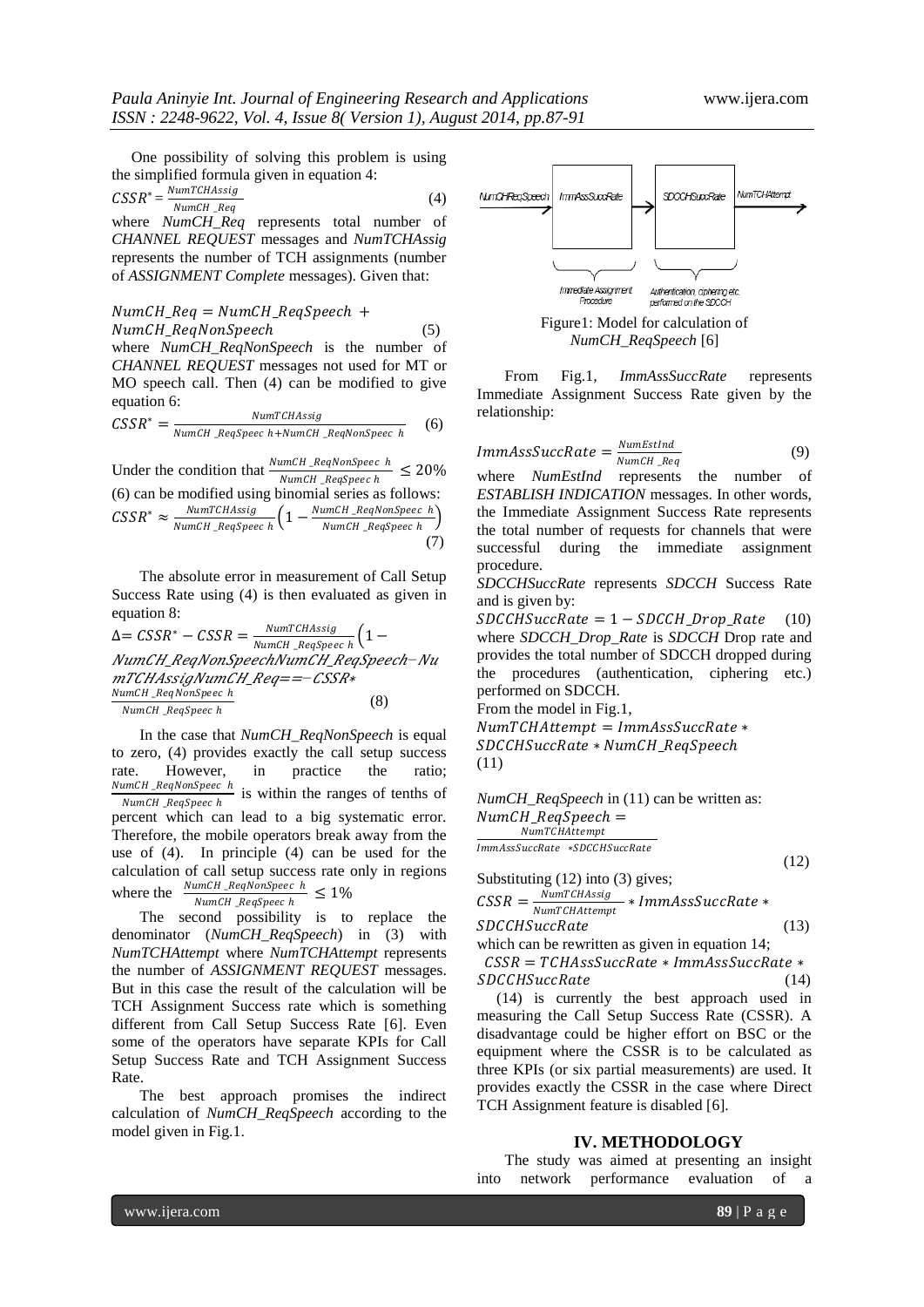GSM/GPRS cellular network by conducting some measurements. One of the most important KPIs used by all mobile operators is the CSSR. The work carried out a comparative analysis of the measured CSSR to that estimated using a CSSR formulation where the direct TCH Assignment feature is disabled.

#### *B. Data Collection*

The performance measurements were conducted on ONATELs GSM/GPRS cellular network using a Nokia Siemens Network Statistics tool to define top level KPIs which describe the success/failure rates of the most important events such as service blocking, service dropping and handovers at the Base Transceiver Station (BTS) level.

#### *C. Sample size and data processing*

The data collection was over a four week period and categorized into the following observation time intervals [7]:

- Hour: Hourly statistics give a detailed picture of the network performance and are useful to help spot temporary problems and identify trends.
- Peak or busy Hour: Peak hour statistics are of great significance because they correspond to the time of heavy utilization of network resources. In a way, they provide the "worst-case" scenario.
- Day: Daily statistics are introduced to provide a way of averaging temporary fluctuations of hourly data. Problems can be identified and corrective actions triggered with more confidence.

 The aggregative KPI ability that evaluates network accessibility and service retainabilty as perceived by the end user is the Call Setup Success Rate. This consists of three main voice call KPIs [6]:

- Successful Immediate assignment procedure (the result is occupation of SDCCH or FACCH in case of Direct TCH assignment)
- Successful authentication and ciphering on SDCCH or FACCH (these procedures can be excluded in case of Direct TCH assignment)
- Successful TCH assignment

#### **V. RESULTS AND DISCUSSION**

In this section results that came up through the comparison of operational data to that estimated using the CSSR formulation as given in (14) is presented:

 $CSSR = TCHAssSuccRate * ImmassSuccRate *$ 

SDCCHSuccRate The logical channels that are primarily used in today's mainly, voice traffic in cellular networks are the TCH and SDCCH often referred to as "signalling channels". Though many other channels exist, these two (especially the SDCCH) are the most important resources where the system relies on in order to accommodate the subscribers needs [8]. A new call cannot be initiated

www.ijera.com **90** | P a g e

if SDCCH channels are not available and the same happens when SDCCHs are available but all TCHs are blocked. Thus one can say that blocking of these channels is a main performance indicator for an operational GSM/GPRS cellular network that may lead to severe bottlenecks if the phenomenon persists.

The SDCCH and TCH Success Rates KPIs provide an understanding of when and where congestion appears since these channels are the most vulnerable and directly affects the quality of service offered to the subscribers.

In Tables 1 to 3, and figs. 2 to 4, the regression analysis and graphical representations of the measured and estimated CSSR for the various observation time intervals are shown respectively.

#### *D. Presentation of Results*

Table 1 Regression Analysis of Hourly CSSR Observations HOURLY SUMMARY OUTPUT

| <b>Regression Statistics</b> |             |  |
|------------------------------|-------------|--|
| Multiple R                   | 0.999856442 |  |
| R Square                     | 0.999712905 |  |
| <b>Adjusted R Square</b>     | 0.999712612 |  |
| <b>Standard Error</b>        | 0.066270816 |  |
| <b>Observations</b>          | 2943        |  |



Figure 2: Hourly Plot of Measured and Estimated **CSSR** 

Table 2 Regression Analysis of Busy\_Hour CSSR **Observations** BUSY HOUR SUMMARY OUTPUT

| <b>Regression Statistics</b> |             |  |
|------------------------------|-------------|--|
| Multiple R                   | 0.999787297 |  |
| R Square                     | 0.999574639 |  |
| <b>Adjusted R Square</b>     | 0.999563916 |  |
| Standard Error               | 0.070670991 |  |
| Observations                 | 123         |  |
|                              |             |  |